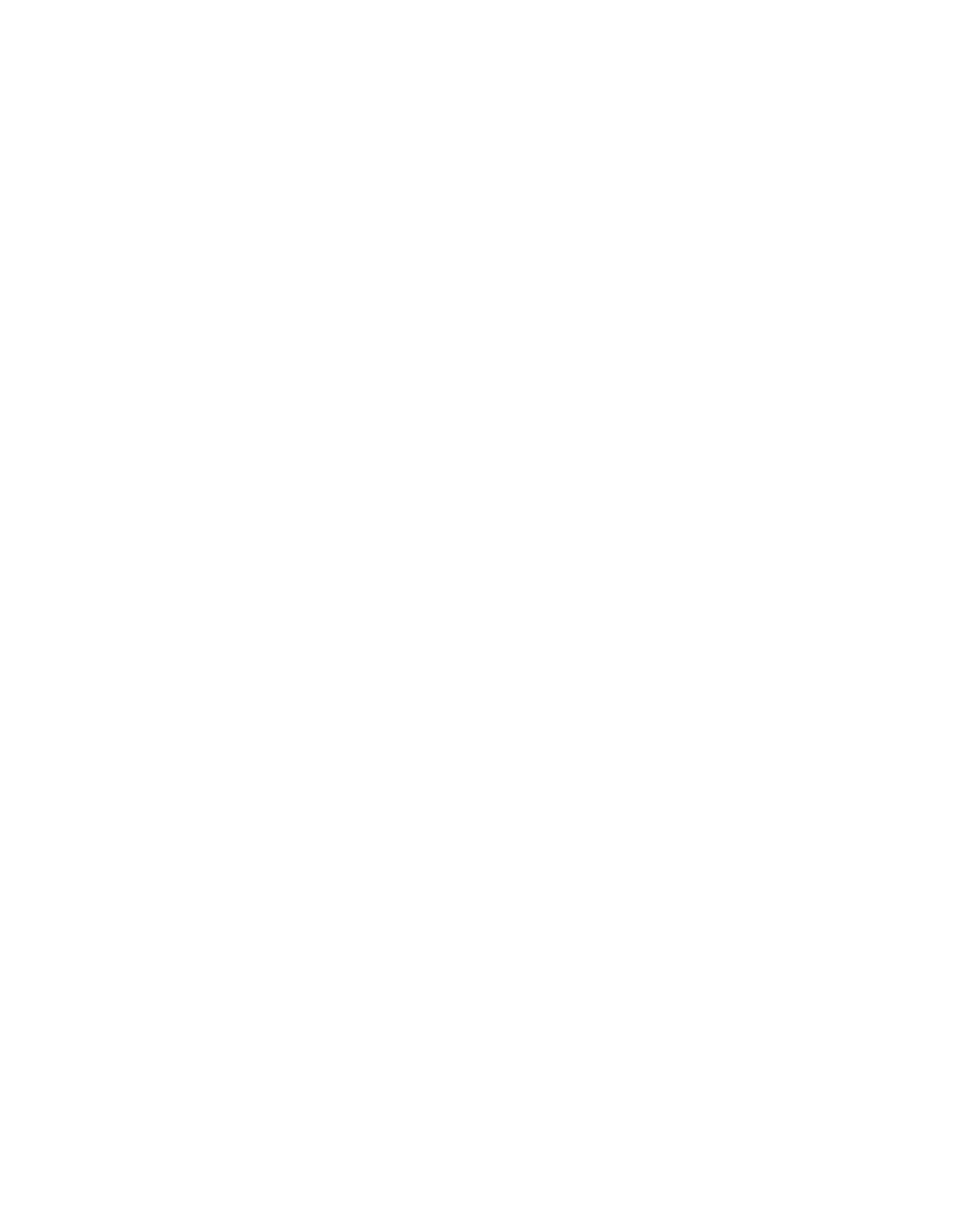## **TABLE OF CONTENTS**

| F. |  |
|----|--|
|    |  |
| H. |  |
|    |  |
|    |  |
|    |  |
|    |  |
|    |  |

## **TABLE OF EXHIBITS**

- $\mathbf{1}$ . **AERIAL / VICINITY MAP**
- $2.$ **LEGAL DESCRIPTION/ALTA**
- $3<sub>1</sub>$ **CONCEPTUAL PLAN**
- $\overline{4}$ . **ELEVATION RENDERING**
- **CONTEXT PLAN / SITE PHOTOS**  $5<sub>1</sub>$
- **GENERAL PLAN LAND USE MAP** 6.
- $\overline{7}$ . **EXISTING ZONING MAP**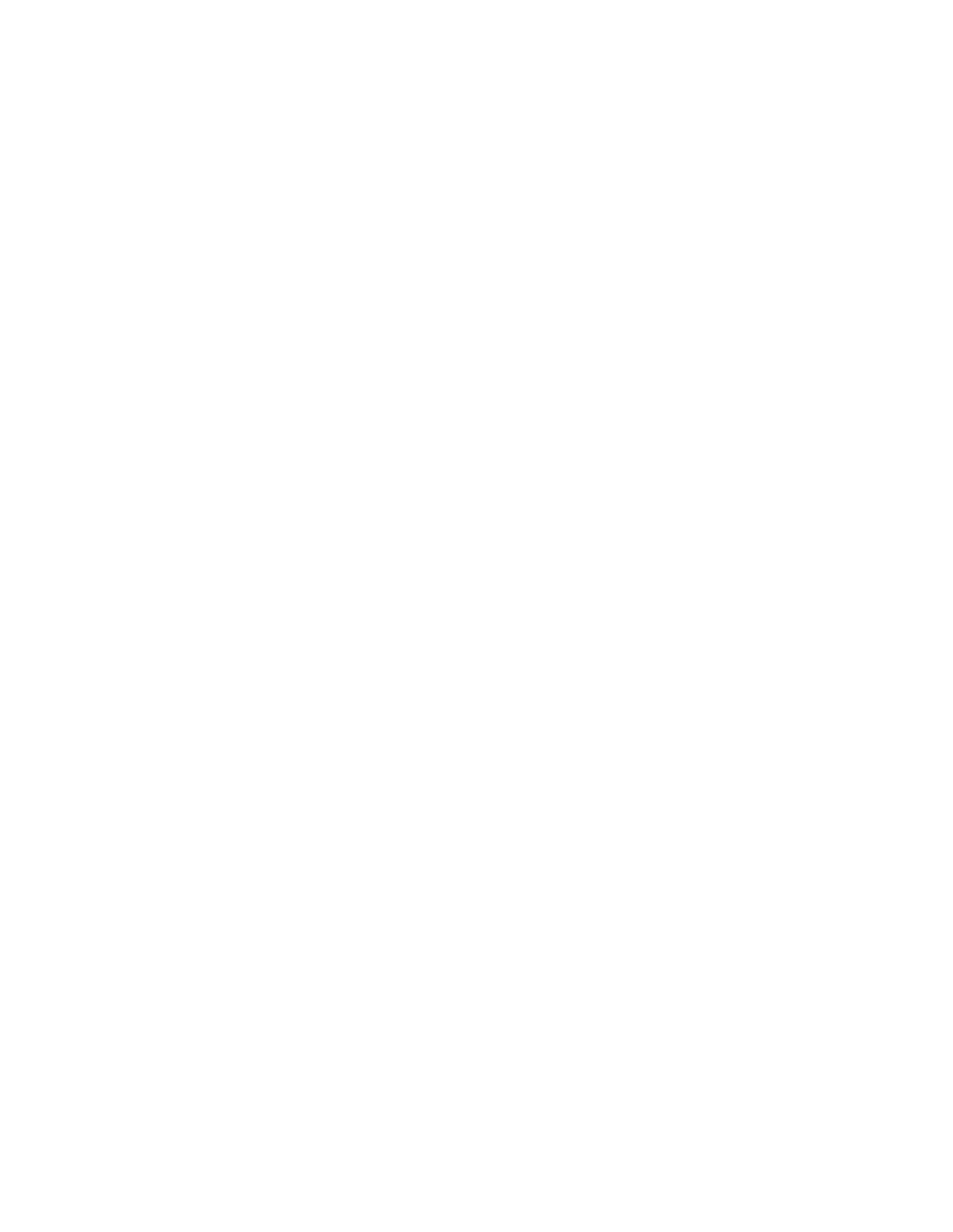## <span id="page-4-0"></span>**GENERAL STATEMENT REGARDING PLANNED UNIT DEVELOPMENTS**

A Planned Unit Development (PUD) is intended to be a stand-alone document of zoning regulations for a project. Provisions not specifically regulated by the PUD are governed by the zoning ordinance. A PUD may include substantial background information to help illustrate the intent of the development. The purpose and intent statements are not requirements that will be enforced by the City. The PUD only modifies zoning ordinance regulations and does not modify other City Codes or requirements. Additional public hearings may be necessary such as, but not limited to, right-of-way abandonments.

This PUD provides the regulatory zoning provisions designed to guide the implementation of the overall development plan through the City of Phoenix development review and permit process. The provisions provided within this PUD shall apply to all property within the PUD project boundary. The zoning and development standards provided herein amend various provisions provided by the City of Phoenix Zoning Ordinance (as adopted and periodically amended). In the event of a conflict between a use, a development standard, or a described development procedure between the City of Phoenix Zoning Ordinance and the PUD, the PUD shall prevail.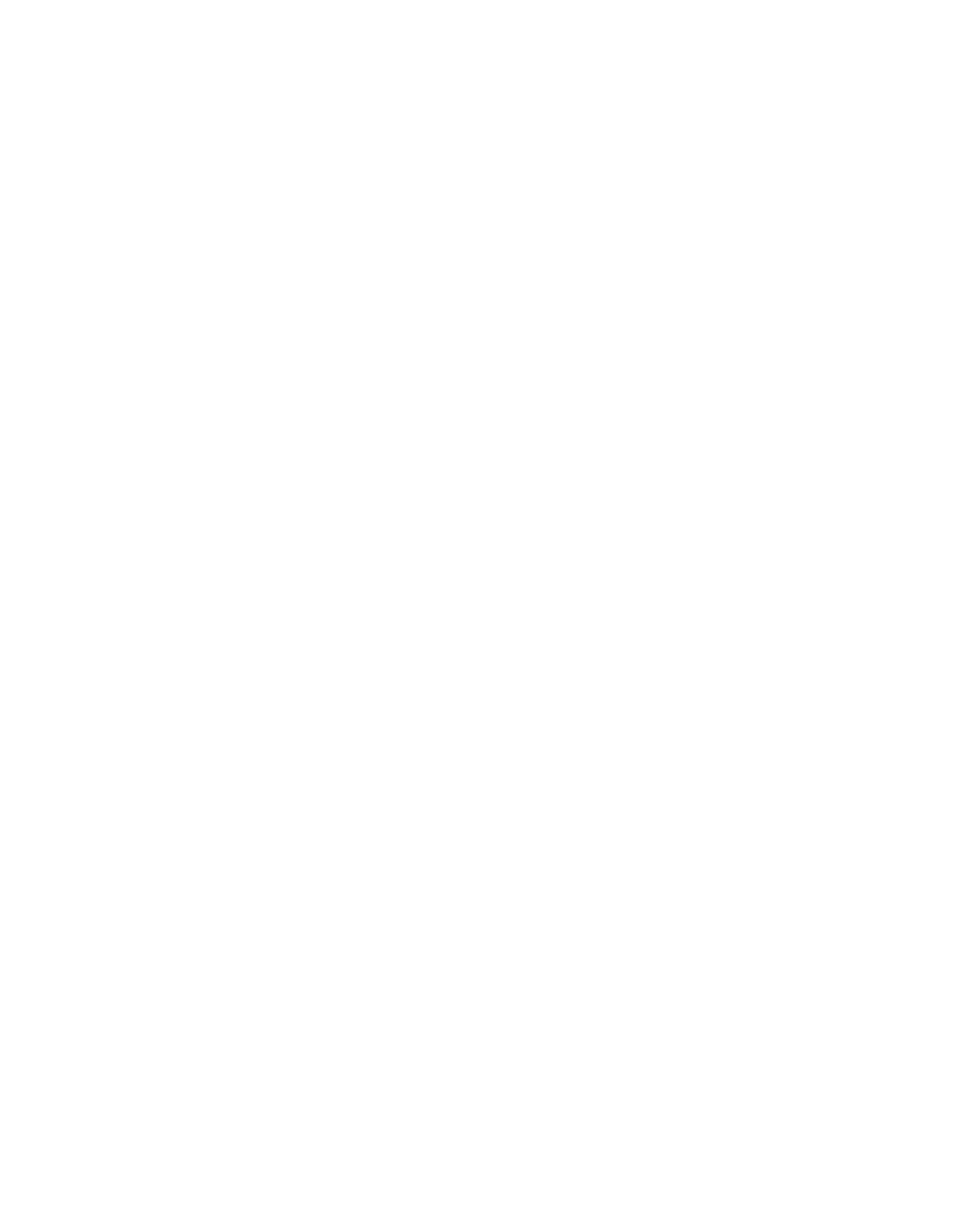| <b>APPLICANT/</b>                | RFH Teakwood, LLC                  |
|----------------------------------|------------------------------------|
| <b>PROPERTY OWNER:</b>           | Kim and Bruce Raskin               |
|                                  | 11547 E. Dreyfus Avenue            |
|                                  | Scottsdale, AZ 85259               |
|                                  | Bruce@RaskinAsscoiates.com         |
|                                  | Kim@RaskinAssociates.com           |
|                                  | (480) 699-7543                     |
|                                  |                                    |
| <b>PLANNER</b>                   | Jenifer Corey                      |
|                                  | <b>Zoning Strategies LLC</b>       |
|                                  | 10220 S. 51st Street, Suite 1      |
|                                  | Phoenix, AZ 85044                  |
|                                  | jenifercorey@zoning-strategies.com |
|                                  | (480) 628-1499                     |
|                                  |                                    |
| <b>ARCHITECT / SITE PLANNER:</b> | Tor Stuart-Barstad                 |
|                                  | 2930 E. Northern Ave, Suite A100   |
|                                  | Phoenix, AZ 85028                  |
|                                  | tor@architector.com                |
|                                  | (602) 750-8800                     |
|                                  |                                    |

## <span id="page-6-0"></span>**PRINCIPALS AND DEVELOPMENT TEAM**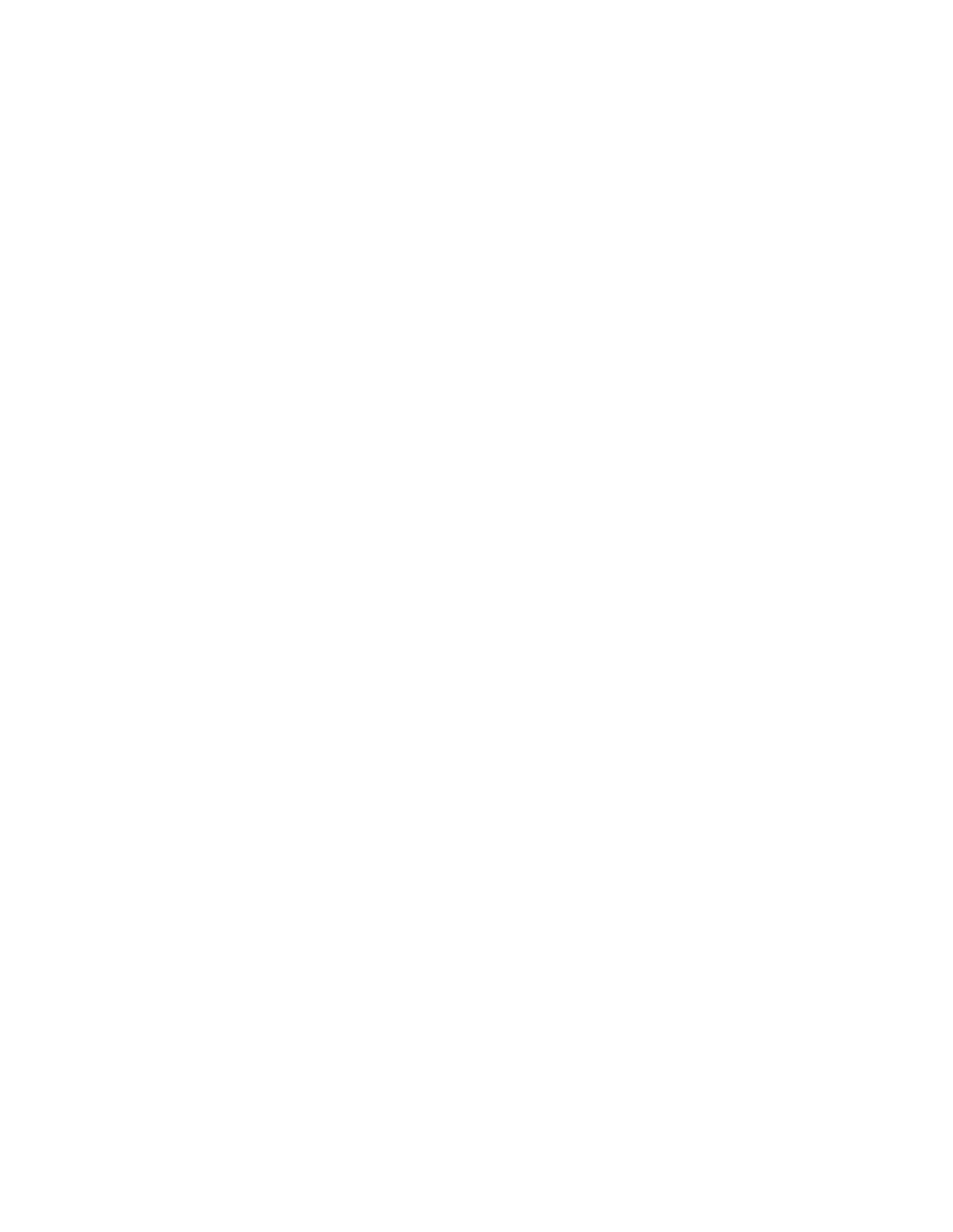## <span id="page-8-0"></span>**A. PURPOSE AND INTENT**

Teakwood on Missouri was constructed in 1964. The development consisted of a two-story apartment building, and a one-story addition that contained 3 additional units. This Planned Unit Development ("PUD") will allow for the preservation of the two-story structure, and allow for the remainder of the vacant parcel to be developed in a style and layout consistent with the existing development. Our project goals are as follows:

- Preserve the two-story apartment building structure;
- Build-out the vacant portion of the property in a style and layout consistent with the existing building;
- Maintain the existing building heights;
- Exceed the ordinance required spacing requirements to the adjacent residential home;
- Preserve the existing trees located along the south side of the project.

Teakwood on Missouri is located at 915 E. Missouri Avenue. The development is an existing for-rent apartment facility. The rear and southeast portions remain vacant. An aerial and vicinity map showing the site is attached as **Exhibit 1.** The legal description is attached as **Exhibit 2.**

The purpose of the Teakwood on Missouri Planned Unit Development ("PUD") is to establish specific design standards to guide development on this 1.36 gross acre site. Approval of this PUD will enable the completion of the remainder of the property with development standards that ensure consistency with the existing development and that of the surrounding neighborhood.

The density proposed represents a modest increase in density from the existing R-3 zoning classification. That portion of the building that is in poor condition will be removed and replaced with two new buildings. Altogether, at completion, there will be 44 units -18 existing plus 24 new micro-efficiency and 2 one-bedroom units.

Recent housing trends have shifted towards smaller, more efficient homes. Young, urban professionals are attracted to mid-century developments in the Camelback  $/7<sup>th</sup>$  Street vicinity, precisely the development type that Teakwood on Missouri represents. Teakwood on Missouri will provide the neighborhood with alternative housing geared toward single residents, providing a smaller, more efficient size. This project represents a significant new investment in this mature area.

## <span id="page-8-1"></span>**B. LAND USE PLAN**

A conceptual site plan depicting a 26-unit addition to the existing 18-unit project (21 Units currently, 18 to remain in place) is attached as **Exhibit 3**. Primary access to the property will continue to be from Missouri Avenue, with secondary access by way of the existing alley leading west to 8<sup>th</sup> Place. The existing one-story building located adjacent to Missouri will be demolished as well as the existing pool. This structure currently has three units. The proposal is to place two new buildings that will be constructed on the vacant portion of the property. The new buildings are to be located toward the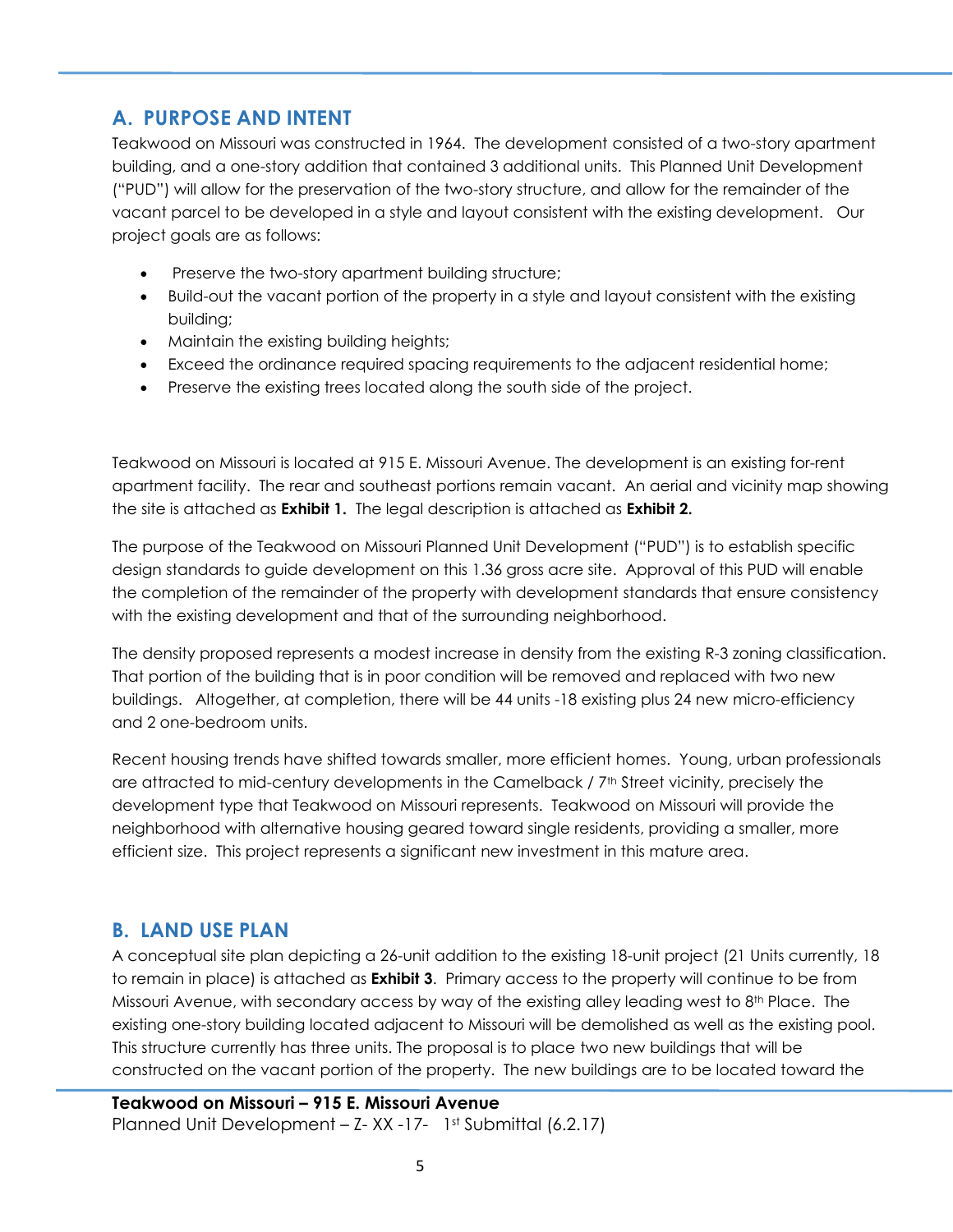interior of the site to create a central courtyard. This open space will include new amenities, and a new pool. By shifting the new buildings to the property interior, it creates a significant setback along the east and south. The existing six space carport at the southwest corner of the site will also be demolished.

**Building footprint:** Today, the existing building footprint is approximately 9,084 sf. At completion, our overall building footprint will be 12,572 sf (16,174 sf including parking canopies), a mere footprint increase of 3,488 sf, for a calculated lot coverage of 26%. Including the existing parking canopies, the lot coverage is 33.5%

**Livable area:** Before removing the east wing of the existing building, the livable square footage for Teakwood Apartments is 10,269 sf (per Maricopa County Assessor Office). As mentioned above, a portion of the existing structure – 3,759 sf will be removed. There will be 12,612 sf of new livable square feet, for a total of 19,122 sf of total livable building area.

Under the existing R-3 zoning, the existing buildings could be removed and instead replaced with an entirely new multi-family or single-family attached townhome project with a density of 17.4 dwelling units per acre. The resulting 23 units could potentially allow for 43,000 square feet in building area, and ten foot setbacks from the adjacent southern and eastern property lines.

A rezoning to Planned Unit Development will limit the development scale and impact. The PUD will facilitate the preservation of this existing mid-century modern architectural style building and should be considered appropriate for this neighborhood, given the ranch style homes of the immediate area were constructed starting in 1951. The property is not currently on the Historic Register, according to the City of Phoenix Historic Preservation staff. The new construction will mirror and complement the existing building style, to the extent current building codes permit.

Traditional residential zoning options (R1-18 to R-5) address densities and prescribe development standards for single-family and typical multi-family zoning categories. The R-4A zoning category is specifically designed to address small unit, micro-efficiency units. As such, the development standards for density, yard, height and area of this PUD closely follow the R-4A zoning category, except where modified to ensure compatibility with the surrounding neighborhood. All unit access walkways are oriented to the interior of the site, and no balconies will be facing toward the neighborhood. The existing site is currently overparked, as numerous residents do not own vehicles.

The traditional way to measure a development's impact is to evaluate density. However, in this case, density isn't an effective tool. The reason for this is that under the traditional density calculation, both large units and micro units are indistinguishable - a 4000 square foot home carries equal weight to a 350 square foot unit when calculating density.

In reality, the 350 square foot unit clearly has less of an impact than the larger residential structure. As such, density is not an effective method to evaluate a development's impact.

Under the City of Phoenix zoning ordinance, only one category addresses density for micro-efficiency units. The R-4A zoning district's density formula allows one micro-efficiency unit per 500 sf of land area. Applied to this lot, a maximum of 96 units (48,112/500=96.2) would be permitted. Our development proposes less than half of the micro-efficiency units allowed in the R-4A zoning category.

**Teakwood on Missouri – 915 E. Missouri Avenue** Planned Unit Development – Z-XX -17- 1st Submittal (6.2.17)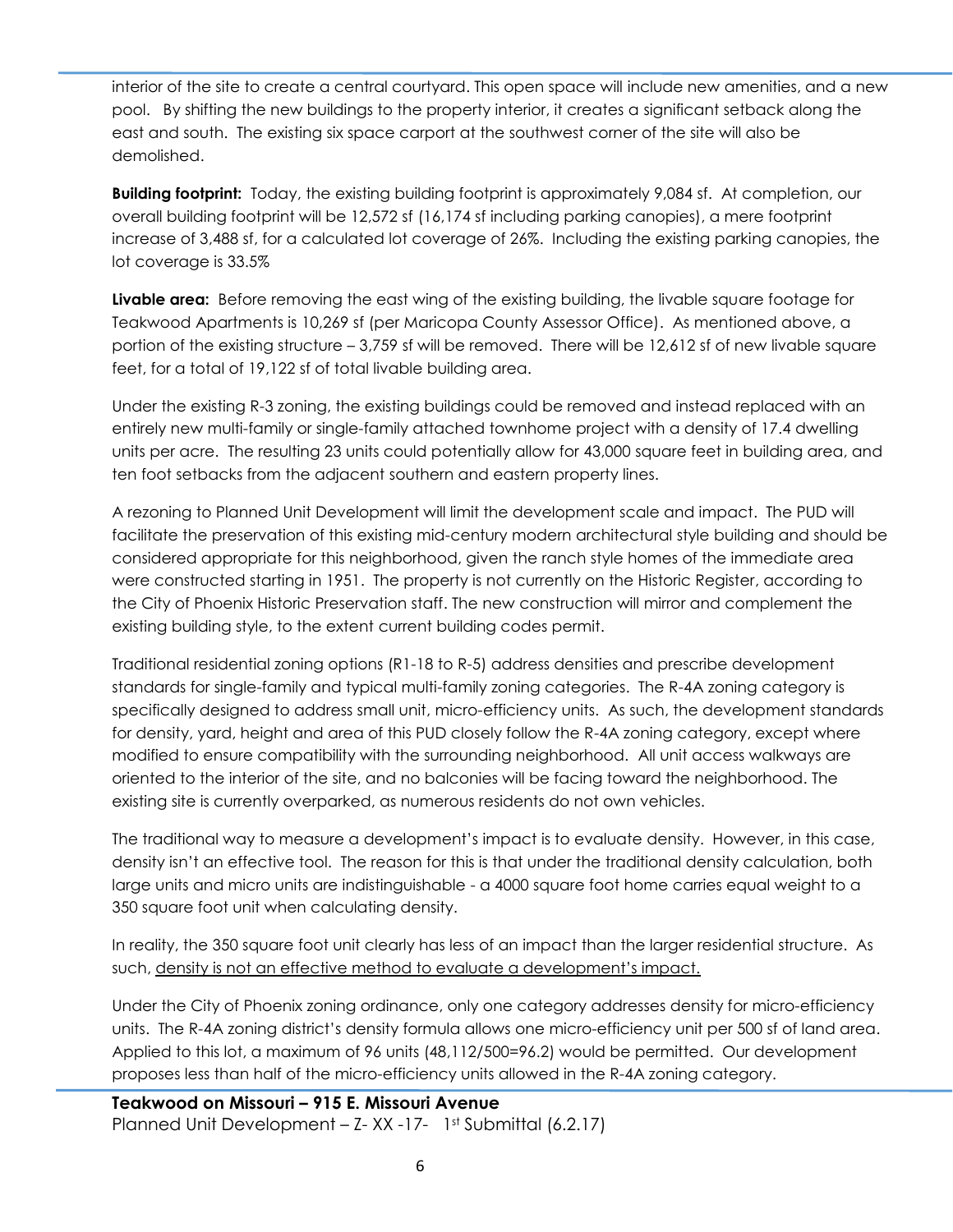## TABLE A: ZONING COMPARISION TABLE

|                                                                           | <b>R-3 ZONING</b><br>(existing)                          | <b>R-4A ZONING</b>                                                                        | <b>PROPOSED PUD</b>                                                                                                                                                                               |
|---------------------------------------------------------------------------|----------------------------------------------------------|-------------------------------------------------------------------------------------------|---------------------------------------------------------------------------------------------------------------------------------------------------------------------------------------------------|
| <b>DENSITY (UNITS</b><br>ALLOWED)                                         | 17.4 du/ac (24<br>units max)                             | 1 micro-efficiency<br>unit per 500 sf of land<br>area (96 micro-<br>efficiency units max) | 1 one / two-bedroom per 2000 square<br>feet and 1 micro-efficiency unit per<br>1000 sf of land area (44 units max)<br>44 units proposed<br>32.35 DU/AC proposed.                                  |
| <b>SETBACKS</b>                                                           | Street: 10 ft.<br>$10$ ft.<br>Rear:<br>$10$ ft.<br>Side: | Street: 20 ft.<br>Rear: 15 ft.<br>5 ft.<br>Side:                                          | Street:<br>30 ft.<br>55 ft.<br>Rear:<br>East Side: 35-50 ft.<br>West Side: 20 ft.                                                                                                                 |
| <b>ESTIMATED</b><br><b>BUILDING</b><br>FOOTPRINT /<br><b>LOT COVERAGE</b> | 46,000 square<br>feet (2,000 x 23)<br>units)             | 57,600 sf<br>(600 x 96 units)                                                             | Existing Building to Remain: 4,684 sf<br>New Buildings: 7,888 sf<br>$= 12,572$ sf building footprint<br>$= 26\%$ lot coverage<br>16,174 sf (including parking canopies)<br>$=$ 33.5% lot coverage |
| <b>BUILDING HEIGHT</b>                                                    | 3 stories /<br>40 feet                                   | 48 feet                                                                                   | 2 stories / 24 feet                                                                                                                                                                               |

Throughout the development, hard surfaces are minimized where possible. Both exterior boundaries on the south and east will be tree lined. The existing tamarisk trees along the south property line are intended to remain in place. Furthermore, all the buildings and unit access points are situated to maximize privacy for the existing residential homes in the area.

<span id="page-10-0"></span>A conceptual rendering is provided as **Exhibit 4**. The new construction will include large overhangs similar to the existing north elevation of the existing structure.

## **C. SITE CONDITIONS AND LOCATION**

The existing site has been partially developed for around 53 years. The original multi-family site was developed with the 21 units, of which three are proposed to be removed as part of this action. The vacant portion of the site has remained in that condition since original multi-family construction. This vacant condition is a neighborhood concern as abandoned RVs, campers and vehicles are sometimes found on site. As part of this action, should it be approved, significant upgrades to the existing remaining units/structures are proposed.

**Teakwood on Missouri – 915 E. Missouri Avenue** Planned Unit Development – Z-XX -17- 1st Submittal (6.2.17)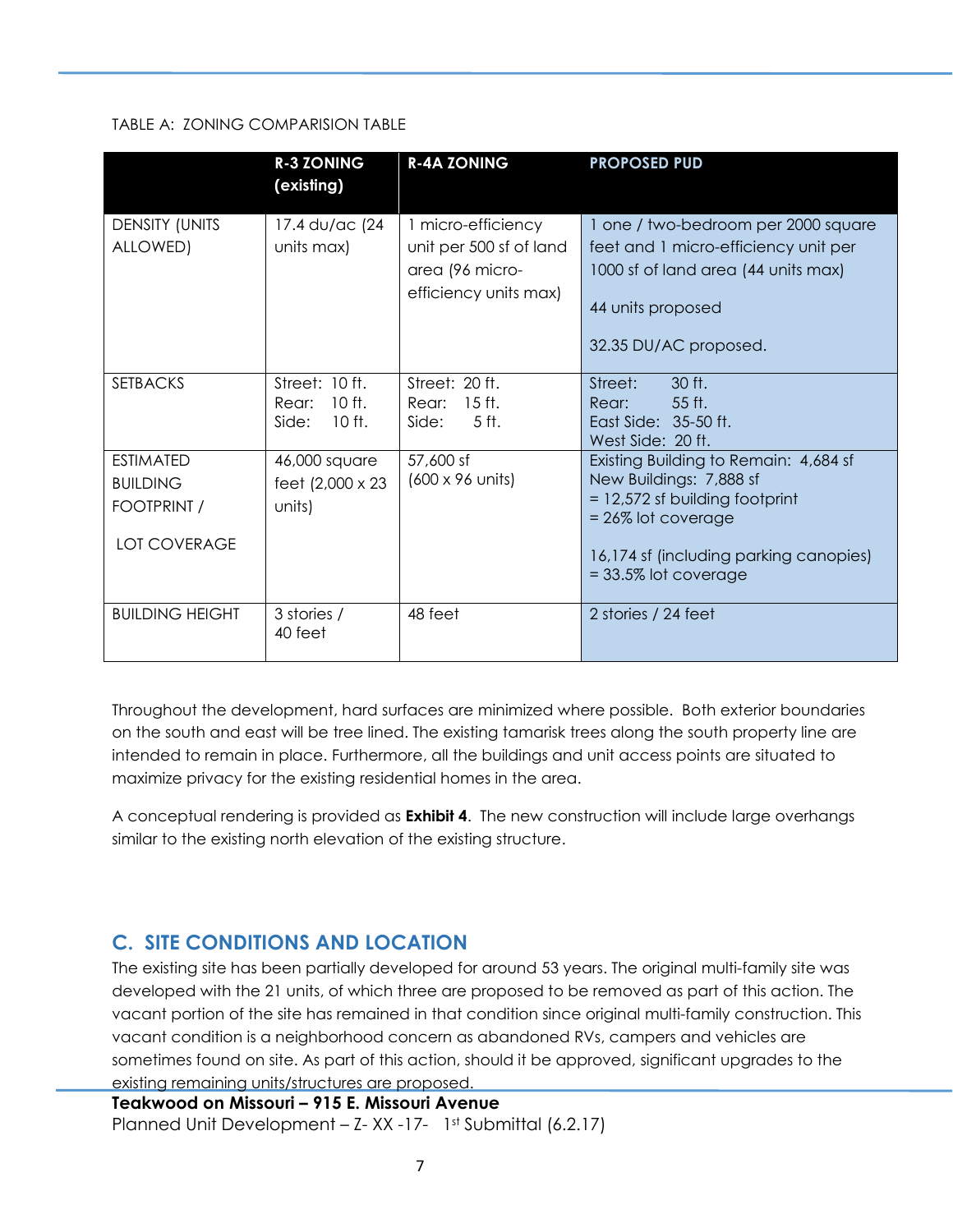The only significant natural feature associated with the property are several large tamarisk trees along the southern boundary of the site. A key goal of this PUD to provide for the preservation of these trees.

An existing 8-foot alley is located along the east, south and the southern one-third portion of the west property line. The eastern and southern alleys are not used for trash pickup, as they are only 8 feet in width. During the development phase, the Developer will apply for an abandonment of the southern and eastern alley right-of-way. A property owner located at the southwest corner of the site has an RV gate exiting out into the existing alley property. As part of the abandonment, we propose to reserve access for the adjacent property owner's benefit. The western portion of the alley system will remain in place, as it extends to the south through the neighborhood.

The existing topography is relatively flat and drains generally to the southwest. An aerial photograph and vicinity map showing the current state of this partially constructed project, is attached as **Exhibit 1**. Photographs documenting the existing site condition are attached as **Exhibit 5.**

## <span id="page-11-0"></span>**D. GENERAL PLAN CONFORMANCE**

No amendments to the existing General Plan Land Use and Street Map are necessary. The land use map designates the site for "Residential  $(3.5 - 5)$ du/ac) – traditional lot". Under the policies of the general plan, amendments are not needed for residential projects under 10 acres in size.

Immediately adjacent to the north (PAD-14) and northeast (R-3), are properties with significant density categories allowing for up to 29 du/ac. To the east and south are homes constructed starting in about 1951. **Exhibit 6** depicts the existing General Plan Land Use Map for this property.

This project meets many of the different Core Values established in the General Plan.

## **CONNECT PEOPLE TO PLACES: Opportunity Sites-**



**"To promote the development of Vacant Parcels or redevelopment of underutilized parcels within the developed area of the city that are consistent with the character of the area or with the area's transitional objectives."**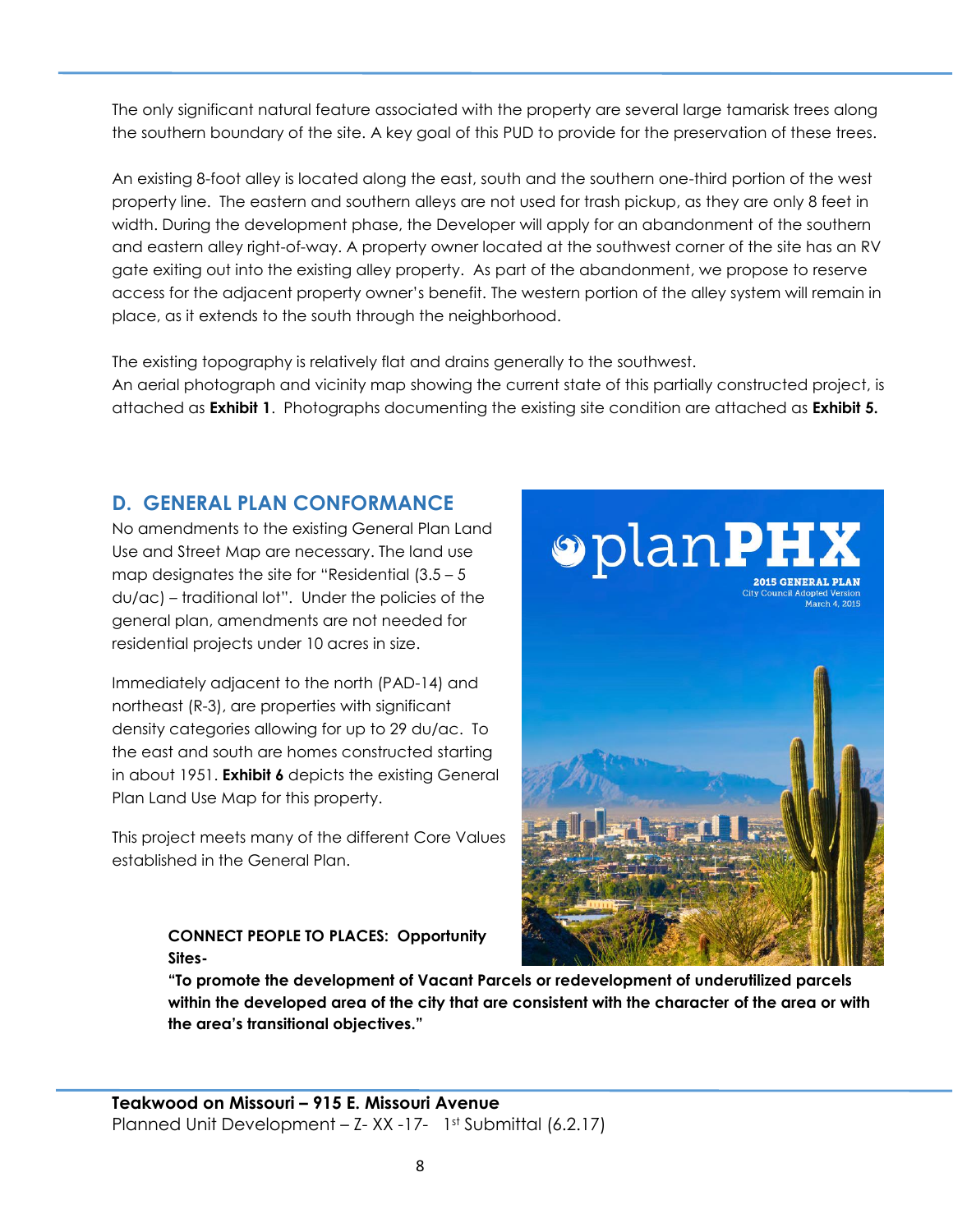- **LAND USE: Support reasonable levels of increased intensity, respectful of local conditions and surrounding neighborhoods.**
- **LAND USE: Promote and encourage compatible developments and redevelopments with a mix of housing types in neighborhoods close to employment centers, commercial areas, and where transit or transportation alternatives exist.**

In the current condition, this partially vacant portion of the property is a general negative to this neighborhood. The site has been in the current condition for over 50 years. Some degradation of the property in general has occurred, as it is the frequent target for vandalism, dumping and camping by homeless groups. While the existing developed buildings on the property have held up well, an infusion of additional units will ensure the ongoing viability of the site in a better condition than currently exists. The pool and open space area is proposed to be redesigned and reconstructed with this development process. As is, the relatively small number of existing micro-efficiency units is difficult to provide the economics necessary to provide a first-class micro-efficiency residential project. Residential continues to be the appropriate use for this property.

The area to the west has a mix of commercial and residential areas. This site is on the eastern edge of several high-density offices and other high intensity uses. This site helps transition from the higher density and office uses to the single family to the east and south. This project complements the area's mix of densities and development types – precisely what the general plan seeks to encourage. Immediately to the north is a recently constructed high density elderly apartment project on PAD-14 zoning.

Allowing for additional micro-efficiency apartments contributes to a diverse residential neighborhood, while providing a level of certainty that the site currently lacks. The project design includes various elements that ensure a continued mid-century modern design character appropriate for the neighborhood along with an appropriate building separation from adjacent residential.

**CELEBRATE OUR DIVERSE COMMUNITIES & NEIGHBORHOODS: Diverse Neighborhoods- "Encourage communities and neighborhoods to be a mix of ages, incomes and ethnicities and provide housing suitable to residents with special needs. A diverse range of housing choices, densities and prices in each village should be encouraged.**

- **LAND USE: Communities should consist of a mix of land uses to provide housing, shopping, dining and recreational options for residents.**
- **LAND USE: Include a mix of housing types and densities where appropriate within each village that support a broad range of lifestyles.**

Teakwood on Missouri is a neighborhood focused project. A key component of this project is design. The proposed layout will provide an attractive landscaping buffer to the existing adjacent community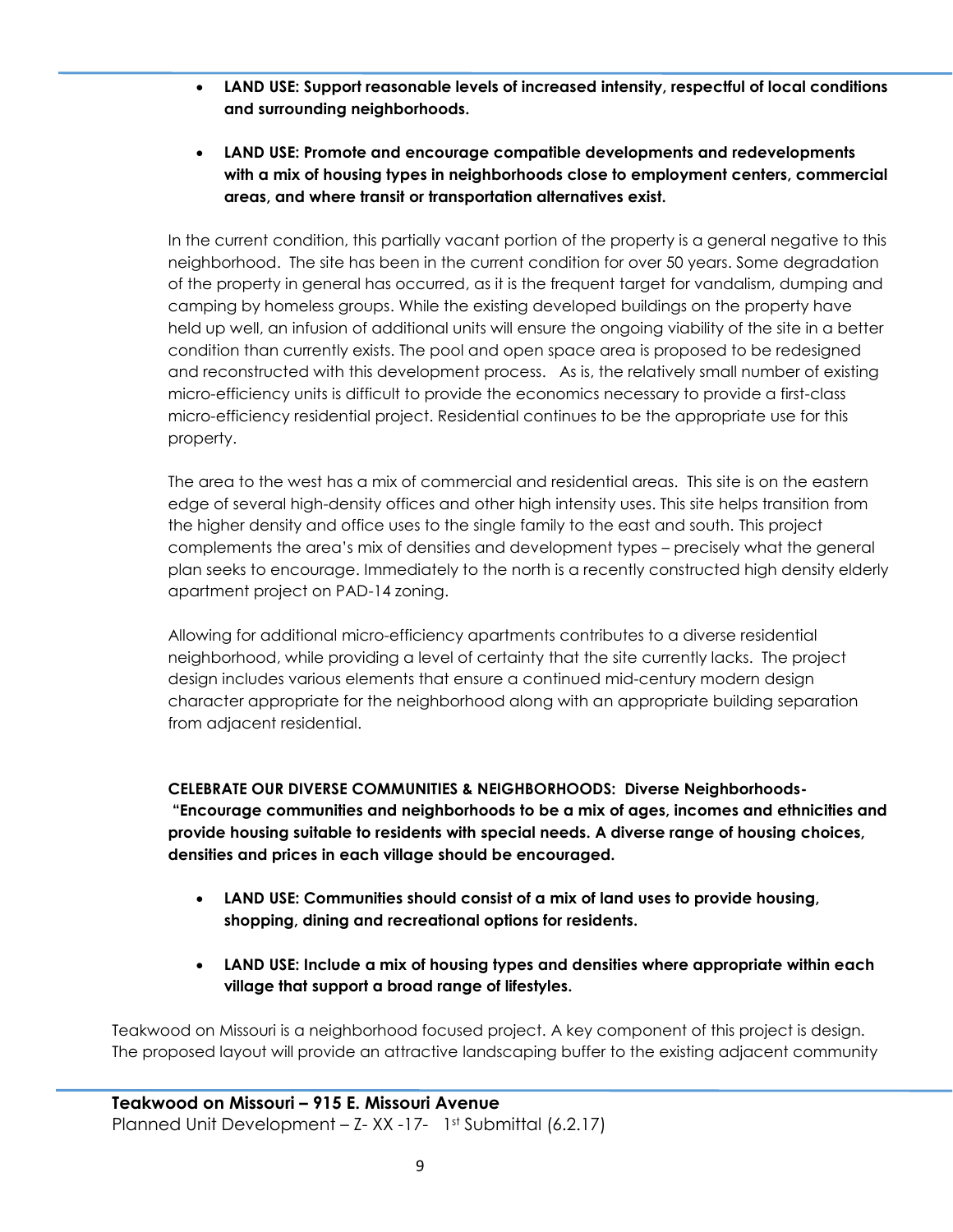to the south and east. Onsite, all units will have immediate access to the community open spaces to encourage interaction among residents.

This new, high-quality, micro-efficiency sized multi-family community will bring additional housing choices for a wide range of demographics and income levels. The project will likely spur a younger market, which may in turn attract additional investment in the area long term.

## <span id="page-13-0"></span>**E. ZONING AND LAND USE COMPATIBILITY**

Teakwood on Missouri PUD is a multi-family development that will blend with the surrounding residential development pattern. As the existing property as developed has worked well within the community, the proposed additional units will continue to provide a small unit footprint for generally single users who may work, and/or want to live in the area. Just a block to the west is a significant commercial area with three and four-story office buildings and retail at the intersection of 7<sup>th</sup> Street and Missouri Avenue. This includes a Bashas' /Ace Hardware center with additional restaurants and many other services nearby.

The Teakwood on Missouri PUD recognizes that there are tremendous opportunities for the property and the surrounding area. This project would provide a great alternative living space situation for the residents of the area. See **Exhibit 7** for the Existing Zoning Map.

|                     | <b>ZONING</b>                            | <b>LAND USE</b>                                                                     |
|---------------------|------------------------------------------|-------------------------------------------------------------------------------------|
| <b>ONSITE</b>       | R-3 Existing<br><b>PUD Proposed</b>      | Multi-family / Vacant                                                               |
| <b>NORTH</b>        | $PAD-14$<br>(allows for up to<br>29du/ac | Multi-family Residential for Seniors<br><b>Recently constructed Madison Gardens</b> |
| <b>WEST</b>         | $C-0$                                    | Office building.                                                                    |
| <b>SOUTH / EAST</b> | R1-6                                     | Single-family Residential                                                           |

## TABLE B: SURROUNDING ZONING & LAND USE

## <span id="page-13-1"></span>**F. LIST OF USES**

Permitted Uses: Residential Multifamily – attached only

Temporary Uses: Temporary uses shall be subject to Section 708 of the Phoenix Zoning Ordinance.

Accessory Uses: Accessory uses shall be subject to Section 608 of the Phoenix Zoning Ordinance.

**Teakwood on Missouri – 915 E. Missouri Avenue** Planned Unit Development - Z- XX -17- 1st Submittal (6.2.17)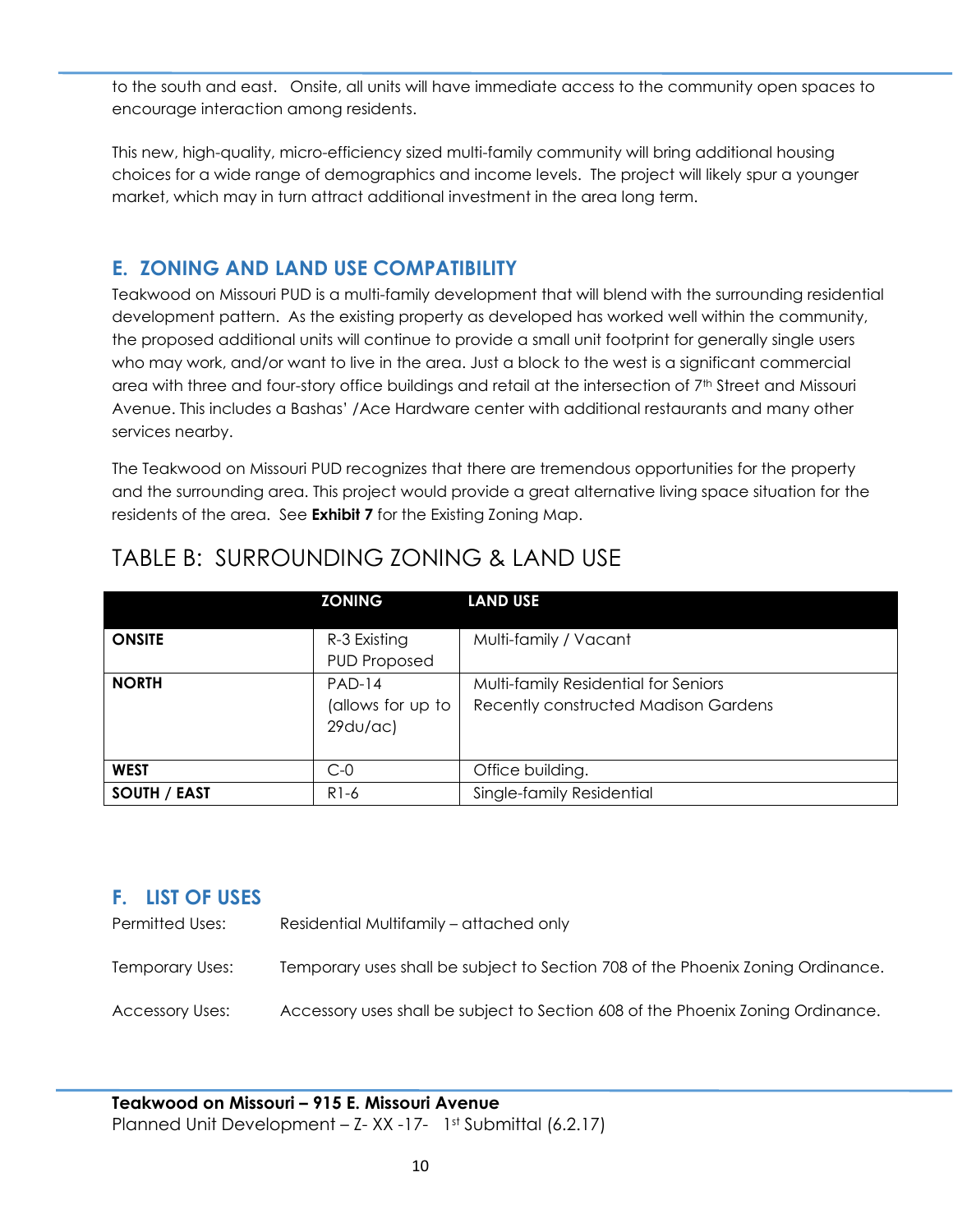## <span id="page-14-0"></span>**G. DEVELOPMENT STANDARDS**

Zoning Ordinance Applicability:The intended regulatory applicability of the Zoning Ordinance of the City of Phoenix, Arizona as adopted and periodically amended, is applicable to the Teakwood on Missouri PUD. The Development Standards contained within this Planned Unit Development are proposed for this site only. See **Exhibit 4** for a Conceptual Site Plan. The representative images are for illustration purposes only, intended to continue a general level of quality and design.

The design is attached multi-family residential development. Each unit will be fully enclosed with a community open space centrally located to provide a sense of community and easy amenity access to residents.

| Lot Size                    | 59,310 sf gross (1.36 ac.)                                                                                                  |
|-----------------------------|-----------------------------------------------------------------------------------------------------------------------------|
|                             | 48,112 sf net (1.10 ac.)                                                                                                    |
| <b>Overall Site Density</b> | 32.35 du/ac., not to exceed maximum dwelling units calculated as follows:                                                   |
| (maximum)                   | 1 one / two-bedroom per 2000 square feet and/or 1 micro-efficiency unit                                                     |
|                             | per 1000 sf of land area (44 units max)                                                                                     |
| <b>Building Setbacks:</b>   |                                                                                                                             |
|                             | 30 ft.<br>Street:                                                                                                           |
|                             | 55 ft.<br>Rear:<br>East Side: 35-50 ft.                                                                                     |
|                             | West Side: 20 ft.                                                                                                           |
| <b>Individual Building</b>  | 15-foot Min. between all buildings                                                                                          |
| Setbacks:                   |                                                                                                                             |
|                             |                                                                                                                             |
| <b>Building Height</b>      | 2-story, 24-foot maximum                                                                                                    |
| (maximum)                   |                                                                                                                             |
| <b>Overall Project Lot</b>  | Existing building footprint to remain: 4,684 sf                                                                             |
| Coverage (maximum)          | New building footprint: 7,888 sf                                                                                            |
|                             |                                                                                                                             |
|                             | $= 12,572$ sf / 48,112 lot area                                                                                             |
|                             | 26% Building Lot Coverage Proposed                                                                                          |
|                             |                                                                                                                             |
|                             | $= 16,174$ sf / 48,112 lot area (includes 3,602 sf parking canopy)<br>33.5% Building Lot Coverage including parking canopy. |
|                             |                                                                                                                             |
| <b>Parking - Per Unit</b>   | 1.0 space per unit for units 600 square feet in size or smaller, 41 $x$ 1 = 41                                              |
| (unreserved)                |                                                                                                                             |
|                             | 1.5 spaces for one or two bedroom units larger than 600 sf, $3 \times 1.5 = 5$                                              |
|                             | Total required = $46$                                                                                                       |
|                             | Total provided $= 52$                                                                                                       |
|                             |                                                                                                                             |

## TABLE C: DEVELOPMENT STANDARDS

**Teakwood on Missouri – 915 E. Missouri Avenue** Planned Unit Development - Z- XX -17- 1st Submittal (6.2.17)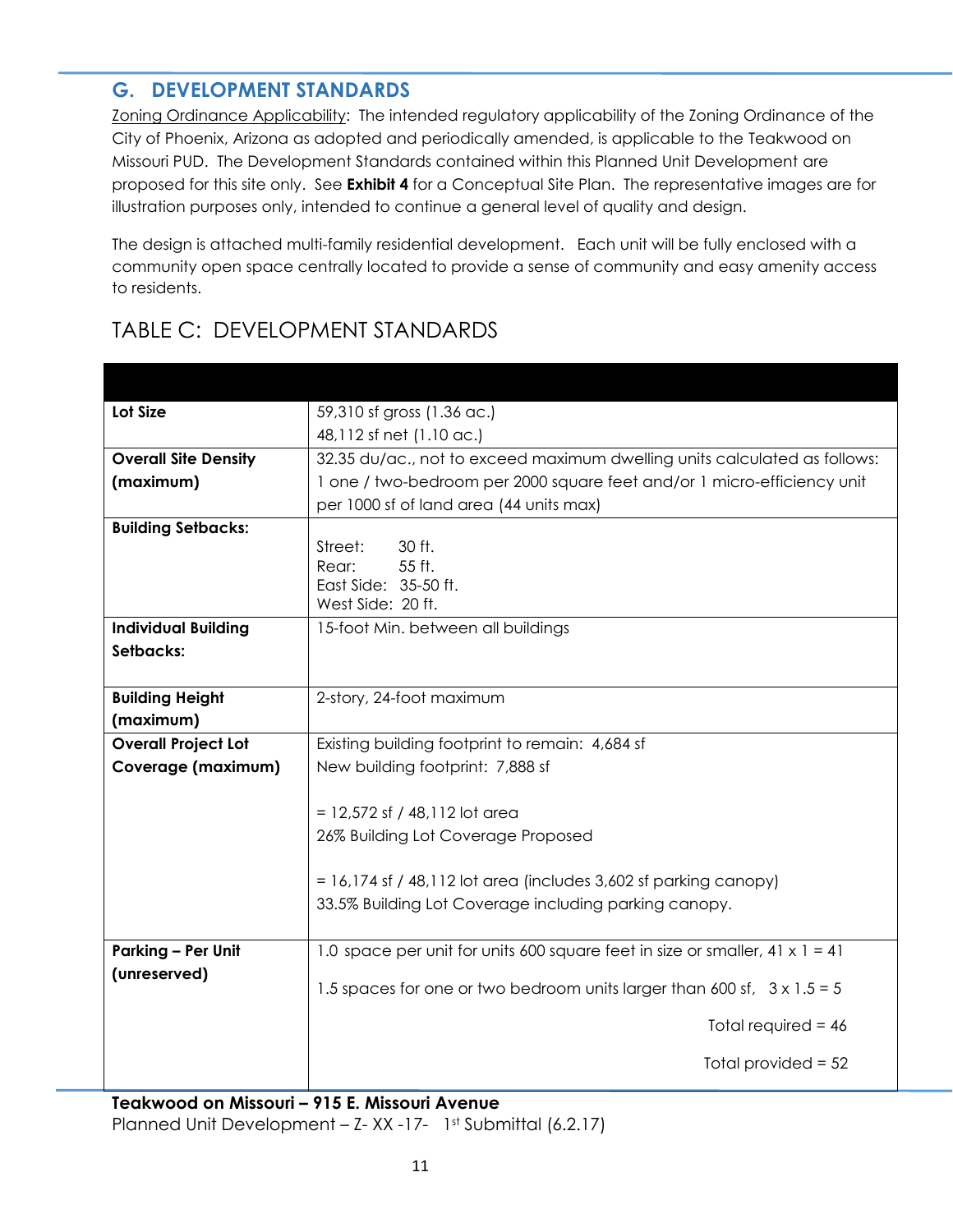| <b>Parking-Guest</b>      | 6 guest spaces, to be located anywhere within overall project boundaries. |
|---------------------------|---------------------------------------------------------------------------|
|                           | One of which to be Handicapped Accessible, with accessible route to       |
|                           | common open space.                                                        |
| <b>Accessory Building</b> | Structure height may not exceed the height of the adjacent fence within   |
| Height                    | 10' of the fence.                                                         |
|                           |                                                                           |

## TABLE D: LANDSCAPE STANDARDS

| <b>Perimeter Landscape</b>   |                                                                            |
|------------------------------|----------------------------------------------------------------------------|
| <b>Setbacks</b>              |                                                                            |
| <b>North</b>                 | 5-foot minimum                                                             |
| East                         | 5-foot minimum                                                             |
| South                        | 8-foot minimum                                                             |
| West                         | None, existing Parking and alley.                                          |
| <b>Common Open Space</b>     | 5% of the gross lot area                                                   |
| (minimum):                   | Common Area landscape minimum width to be 5 feet in width                  |
|                              |                                                                            |
|                              | 7,000 sf to be provide.                                                    |
|                              |                                                                            |
|                              | Project must include a minimum of two active amenities, or as              |
|                              | determined to be a comparable amenity as determined by Planning            |
|                              | and Development Department: Pool area with seating, BBQ cooking            |
|                              | space provided.                                                            |
|                              |                                                                            |
| <b>Perimeter Planting</b>    | 2-inch caliper for 50% of trees and 3-inch caliper for 25%, and 4-inch for |
| <b>Requirements</b>          | 25% of trees to be planted a minimum 20 foot on center. (or equivalent     |
|                              | groupings) in new or replaced landscaping areas. (Existing areas to        |
|                              | remain as is.)                                                             |
|                              |                                                                            |
|                              | There shall be a minimum of (5) 5-gallon shrubs for each tree.             |
|                              |                                                                            |
| <b>Interior Landscaping</b>  | Interior pedestrian route shall be shaded a minimum of 50%. Shading        |
|                              | may be a combination of landscaping and /or building shading as            |
|                              | measured based on the summer solstice at 12 p.m.                           |
|                              |                                                                            |
| <b>Planting requirements</b> | Shade trees planted shall be comprised of the list included in Table 1,    |
|                              | TAB A of Section 507 of the Phoenix Zoning Ordinance. Existing tamarisk    |
|                              | trees along south boundary excluded from list. If tamarisk trees along     |
|                              | south boundary are removed, replacement trees from Table 1, TAB A of       |
|                              | Section 507 of the Phoenix Zoning Ordinance.                               |

**Teakwood on Missouri – 915 E. Missouri Avenue** Planned Unit Development - Z- XX -17- 1st Submittal (6.2.17)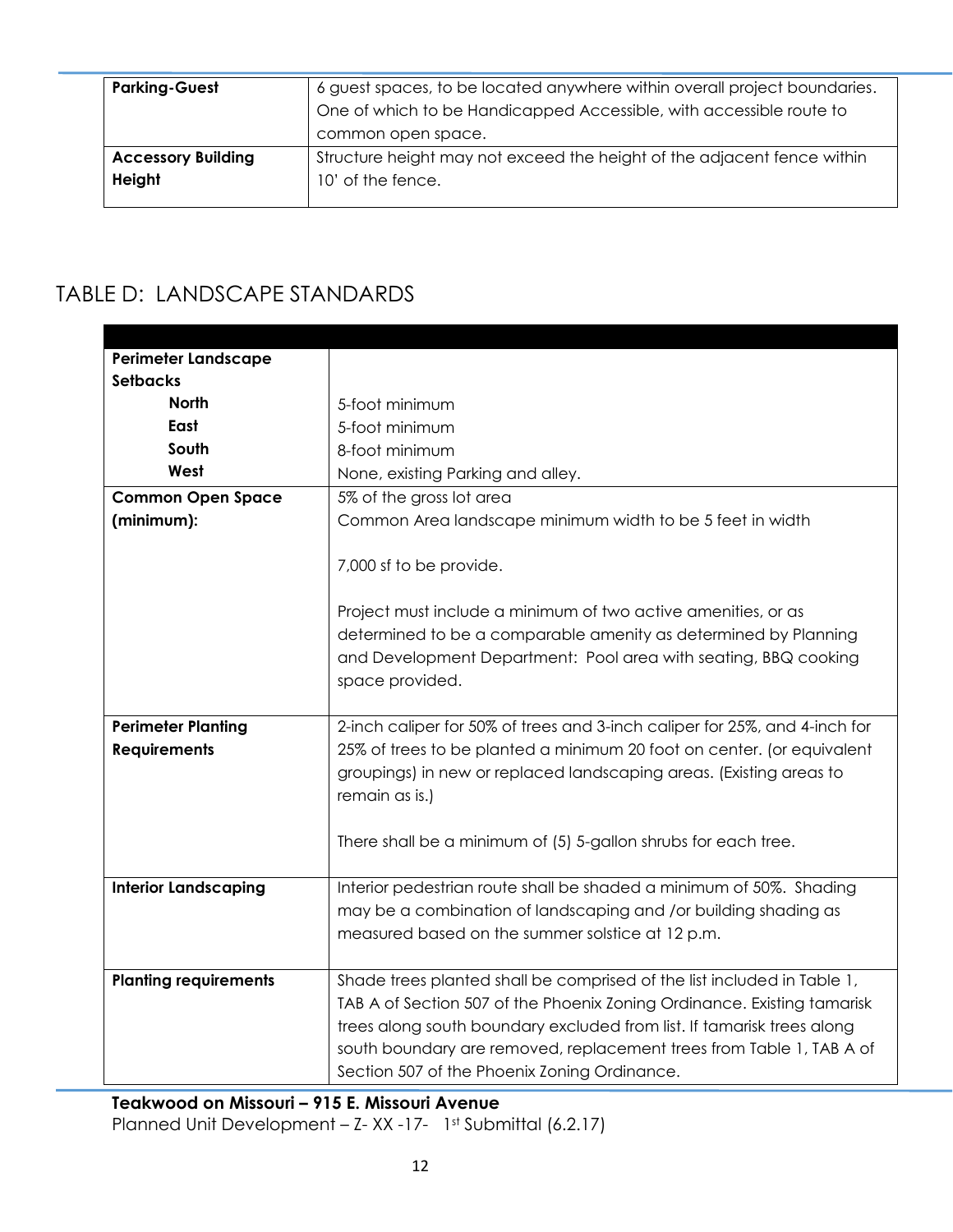|                                   | All new onsite trees and shrubs shall incorporate a mix of low-water use<br>desert and ornamental shrubs and groundcovers that will provide a<br>sense of identity and be compatible with the environmental conditions<br>of the area. Automatic watering systems for water conservation are<br>proposed. Any existing on-site trees reserved for preservation shall be<br>exempt from this requirement. |
|-----------------------------------|----------------------------------------------------------------------------------------------------------------------------------------------------------------------------------------------------------------------------------------------------------------------------------------------------------------------------------------------------------------------------------------------------------|
| <b>Building and Shade</b>         | The interior sidewalks leading to units will be covered on both stories of                                                                                                                                                                                                                                                                                                                               |
| <b>Requirements for Sidewalks</b> | the building entrance area.                                                                                                                                                                                                                                                                                                                                                                              |
| and Interior Pedestrian           |                                                                                                                                                                                                                                                                                                                                                                                                          |
| <b>Paths</b>                      | Shade calculations shall be based on the summer solstice at 12:00 p.m.                                                                                                                                                                                                                                                                                                                                   |
|                                   | Shade caused from a building may count towards shade calculations.                                                                                                                                                                                                                                                                                                                                       |
| <b>Perimeter Walls / Fences</b>   | 6-foot minimum fence shall be erected along the south and east<br>property lines only if one does not exist. As most fences exist, a plan to<br>complete fencing will be determined with final site plan review.                                                                                                                                                                                         |

## <span id="page-16-0"></span>**H. DESIGN GUIDELINES**

Teakwood on Missouri will adhere to the following design review requirements. At the time of site plan review, the developer shall provide photographs of the property and surrounding community along with an explanation demonstrating how the project architecture and site design is consistent with the standards established within this PUD and complements or exceeds the surrounding neighborhood.

- a. Unit entrances shall be shaded.
- b. Rear and side building facades shall include trim and finish compatible with front façade.
- c. To avoid a monotonous building elevation, building accents shall include architectural detailing in the Mid-Century Modern style. Materials which may be used shall include building projections, paint, columns, and appropriate graphics and decorative fencing.
- d. Decorative on-site lighting shall be provided. Lighting shall comply with the "Environmental Performance Standards" Section 704 of the Phoenix Zoning Ordinance and Section 23-100 of the Phoenix City Code.
- e. Retention areas shall be undergrounded and located under the parking areas. No significant above ground retention will be provided within common open spaces.

## <span id="page-16-1"></span>**I. SIGNS**

All signs shall comply with Section 705 of the Phoenix Zoning Ordinance. Signs shall be reviewed and permitted under separate review. No changes to the existing sign facing Missouri Avenue are proposed.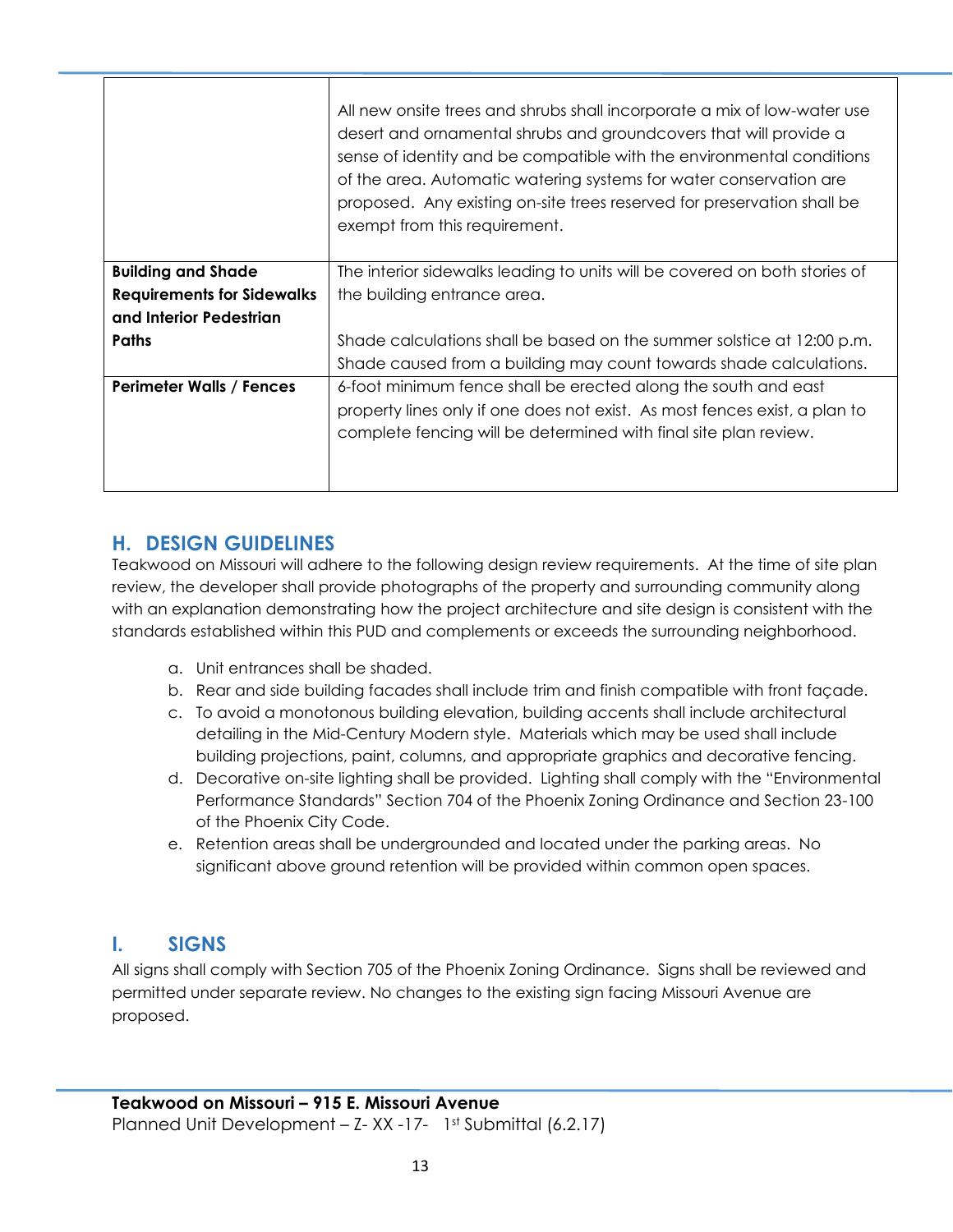## <span id="page-17-0"></span>**J. SUSTAINABILITY**

Sustainability is an important part of any development, and is a pivotal component of the Teakwood on Missouri PUD. The following list highlights enforceable, environmentally sensitive elements to be incorporated into the project.

## City Enforceable Standards (Enforced through permit review)

- 1. Water conservation through the selection of drought tolerant landscaping materials.
- 2. Water conservation through efficient drip irrigation system.
- 3. Reduce heat island effect with over 25% of parking under parking canopies.
- 4. Encourage recycling through the inclusion of recycling bins.

#### Additional Non-Enforceable Standards

- 1. All new units will utilize energy efficient mechanical equipment, energy star rated appliances and dual glazed windows.
- 2. Zero BOC interior paints, reduced flow toilets, and enhanced thermal performance of the building envelope.
- 3. Shaded walkways, (50% at landscape maturity) to reduce heat gain.
- 4. Retain existing trees along south property lines.

## <span id="page-17-1"></span>**K. INFRASTRUCTURE**

## **Circulation System**

The site plan, conceptually depicted on **Exhibit 3** shall be subject to approval by the City of Phoenix.

Missouri Avenue is a collector street which makes up the northern border. The street (from curb-tocurb) is fully constructed with sidewalks on both sides. No dedications or right of way improvements are required or proposed.

The site will have vehicular and pedestrian access from Missouri Avenue as the main access point, with alley access to the west toward  $8<sup>th</sup>$  Place for secondary vehicular access. The existing driveways are proposed to remain as currently constructed. The 8' wide alley dedications on the east and south are proposed to be abandoned, as they have not been used for passable traffic.

## **Grading and Drainage**

To be submitted as part of the Planning and Development Department Site Plan submittal. The site will not be permitted to increase the 100 year 2-hour peak runoff flows, not change the time of the peak, nor increase the total runoff from its pre-development values. Retention volume required be determined during site plan review. Retention is proposed to be provided with underground storage facilities located under the interior private drives and parking areas.

#### **Water and Sewer Services**